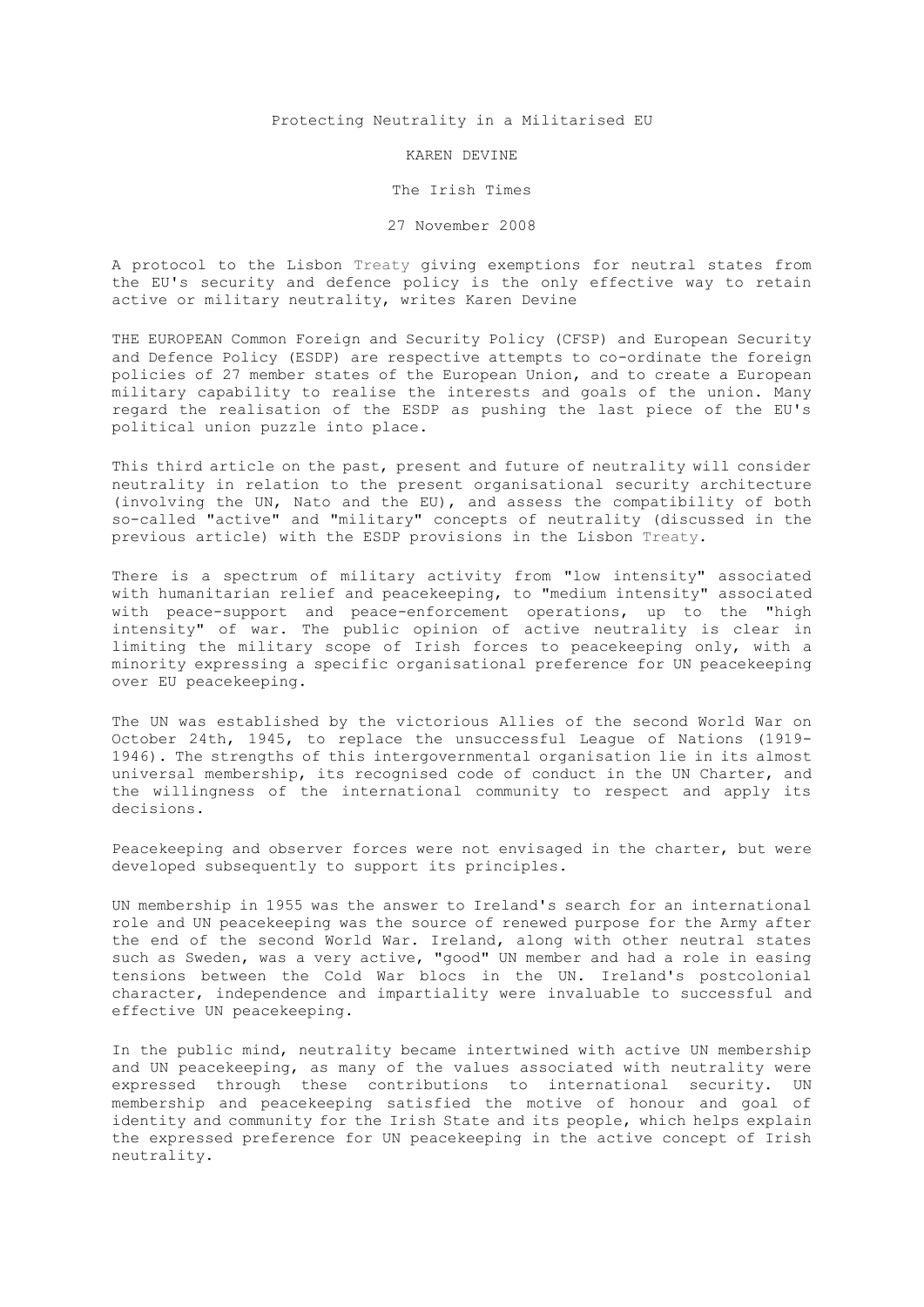Since the end of the Cold War, the UN has extended its remit to include intervention in the internal affairs of a state on a humanitarian basis. In the late 1980s, UN peacekeeping began trying to save so-called failed states and help with the difficult transition from civil war to civil peace. These operations involve a higher intensity of military activity beyond that of traditional peacekeeping, and open a debate on the limits placed on Ireland's military activity through the active concept of neutrality.

The UN Security Council is the only body that can authorise the use of force in cases other than self-defence. A veto by one or more security council members of a proposed mission raises a second debate over whether another organisation should intervene in "just" cases. Members of Nato used force in Kosovo in 1999 and against Iraq in 2003 without UN authorisation.

Some see the Irish Government's so-called triple lock, under which Defence Force involvement overseas must be approved by the Cabinet, the Oireachtas and operate under a UN mandate, as a hindrance to involvement in just missions without a UN mandate. They cite the EU mission to Macedonia in 2003 as an example. Others see the EU and Nato as regional, interests-based economic and military organisations that are inappropriate to sanction the use of force compared with the legitimacy of the UN's global authority.

Thus, primacy should be afforded to the UN and its peacekeeping operations, and political will should prioritise the necessary reform of the UN and its security council.

A further issue of concern is states' politically motivated withholding of their financial dues to the UN, which hinders the financing of UN peacekeeping operations, and arguably led to Kofi Annan's call for peacekeeping operations to be undertaken by regional organisations.

Some consider the EU and Nato, with the requisite political will and military assets, as appropriate bodies to undertake regional peacekeeping. Others see a lack of impartiality associated with regional organisations and a destabilising presence of a regionally dominating power as hampering the legitimacy and operational ability of regional peacekeeping.

The core purpose behind the creation of Nato in 1949 was collective defence, embodied in article V of the North Atlantic Treaty, which ensures that an attack against any of the Nato members would be treated as an attack on all member states, with an obligation to assist the attacked party.

Ireland was not invited to join Nato in 1949 and is not a member. Different worldviews and concepts of security divide those who argue for and against Irish membership.

The former see alliances as a necessary response to perceived security threats; as a way to increase political power in order to protect alliance members' economic and political interests; and Irish membership as fulfilling a moral duty to contribute to regional defence.

The latter maintain, firstly, that alliances create global insecurity, leading to arms races and proxy wars in third countries and, secondly, that the Irish military contribution to the alliance would be so negligible that the State's contribution to international security would be better realised through retaining neutrality and using independence and impartiality to the benefit of peacekeeping.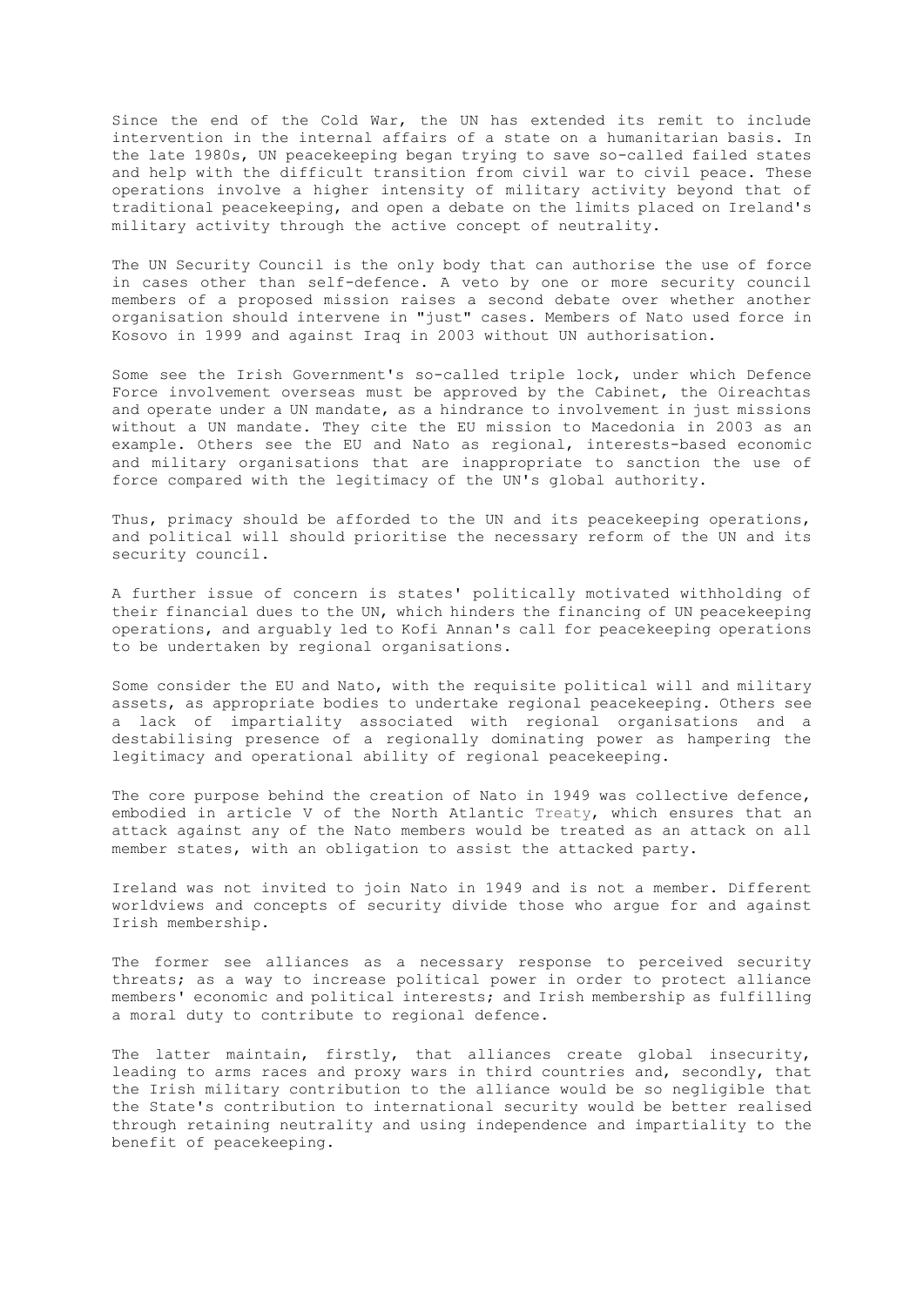Nato's two major post-cold war security initiatives are the Combined Joint Task Force (CJTF) concept and the Partnership for Peace (PfP) programme. The former includes out-of-area missions, either "peace support operations" with non-Nato members or article V missions by alliance members to meet the political aims of Nato.

In January 1994, Nato decided to develop the Combined Joint Task Force (CJTF) concept to allow the EU to borrow Nato assets for EU operations. This arrangement is known as Berlin Plus.

PfP, conceived in 1994, allows non-members of Nato to train with Nato forces to take part in a CJTF. PfP is also used as a stepping-stone for eastern European applicant states to prepare for full Nato membership.

Some are suspicious of Nato's political motives in adopting a peacekeeping role and see it as a cynical effort to remain relevant in the post-cold war era. They would also question whether Nato, with its emphasis on highintensity training for war and history of power-politics, is capable of effective and legitimate peacekeeping. Others focus on the changed nature of peacekeeping operations and view Nato's high-intensity operations experience as needed and welcomed.

The 1997 Amsterdam Treaty provided for EU involvement in peacekeeping and peace-enforcement through the so-called Petersberg Tasks, the list of military and security priorities, first formulated by the Western European Union (WEU) in 1992 and subsequently incorporated in the ESDP.

Nato is an inherent part of these operations, as is the development of ESDP, called the Common Security and Defence Policy in the Lisbon Treaty. Ireland co-operates with Nato through PfP to train for engagement in the EU's Petersberg Tasks and to achieve inter-operability of its forces for participation in Nato-led peacekeeping operations. Ireland also offers peacekeeping expertise to other partners.

Ireland has taken part in Nato peacekeeping operations in Bosnia and Herzegovina (Sfor, 1997-2002), Kosovo (Kfor, 1999) and Afghanistan (ISAF, 2002).

The EU has two military force concepts: a European Rapid Reaction Force (ERRF) conceived in May 1999 and consisting of 60,000 troops to be deployed within 60 days, sustainable for at least a year; and a Battlegroups concept conceived in 2004, consisting of 1,500-2,200 troops deployed within 15 days, sustainable for up to four months.

The Government pledged 850 soldiers to the ERRF and a 200-strong light infantry group to the Nordic Battlegroup. Like Nato's CJTF, each is based on the concept that pre-designated national forces will be brought together when necessary to respond to a crisis.

Civilian ESDP went operational in January 2003 with a relatively unchallenging debut in the EU Police Mission (EUPM) in Bosnia and Herzegovina, in which members of the Garda Siochana participated. The first military ESDP operation outside of Europe without the use of the Berlin Plus formula was launched in June 2003 through Operation Artemis in the Democratic Republic of Congo.

Leaving the organisational preferences issue aside, these types of EU civilian and military crisis management missions are functionally compatible with the limited spectrum of military activity inherent in active neutrality.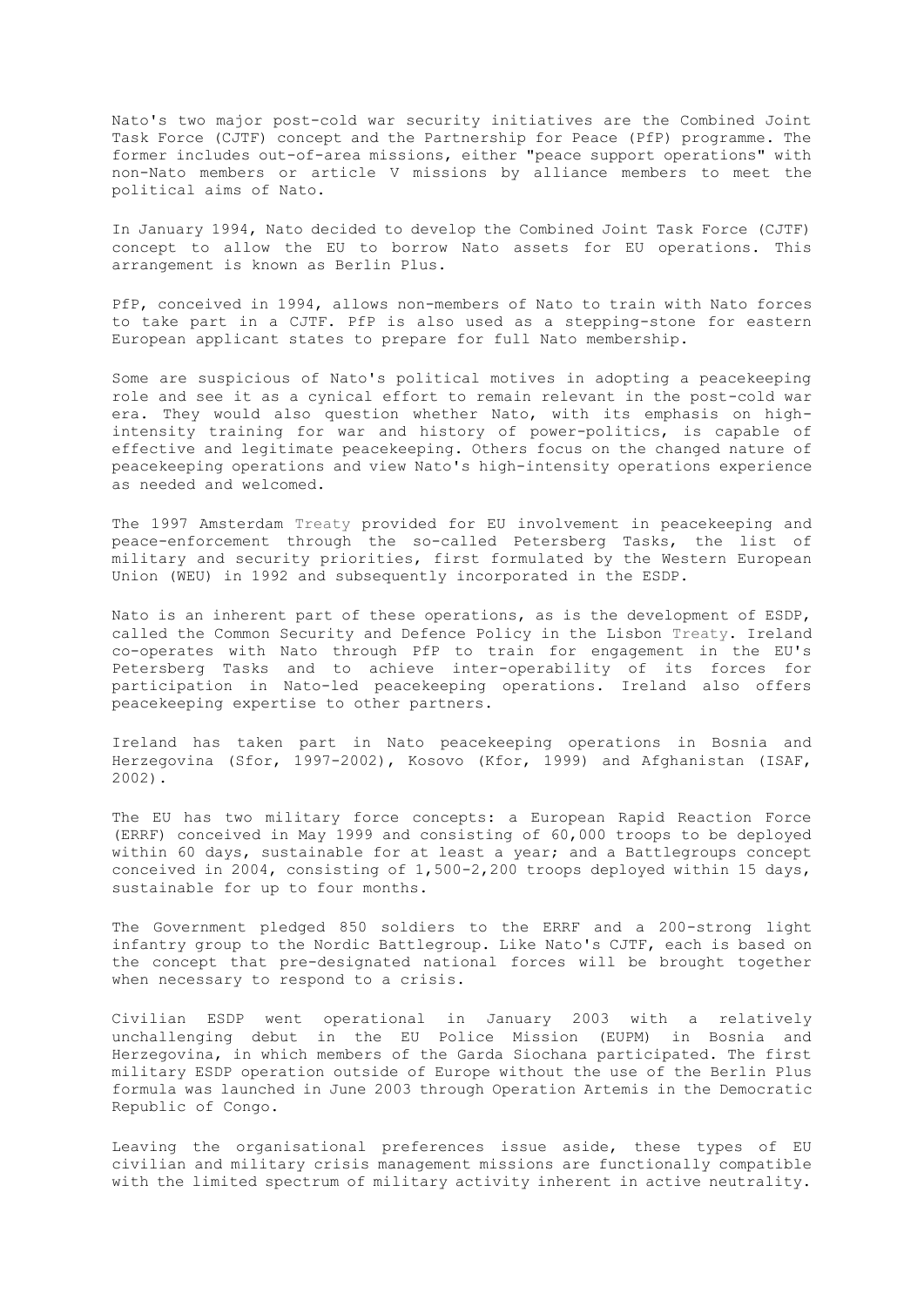At present, the EU's military capacity is limited to peace enforcement through the Nice Treaty's definition of the Petersberg Tasks; however, a broader EU agenda beyond the tasks is envisaged in the 2003 European Security Strategy (ESS), and in 2004, the council of the EU decided that the use of force is permissible in cases of state failure.

The Lisbon Treaty extends the military spectrum of the EU through the creation of a new EU military alliance with an automatic mutual defence guarantee, additional high-intensity Petersberg Tasks, and a new mechanism of permanent, structured co-operation that allows a so-called Defence G6 of larger states to engage in high-intensity military operations, up to (and not precluding) war.

Defence G6 is a French initiative that sees the six largest EU states devoting 2 per cent of GDP to defence; establishing a common procurement market for defence equipment; further developing the battlegroup concept (each comprising 10,000 troops); and launching major defence infrastructure projects, such as space and intelligence technology, and missile defence.

This maximalist ESDP and hard security role arguably changes the nature of EU peacekeeping and may subject the EU to the same anti-alliance arguments levelled at Nato.

The drafting of the Lisbon Treaty's maximalist ESDP at the 2003 Convention on the Future of Europe was highly disputed because its unlimited military scope fatally compromises both active and military concepts of neutrality. All of the representatives of the neutral states participating in the convention objected to the proposals.

Neutrality was also a significant issue in the Irish referendum on the Lisbon Treaty, according to research conducted on behalf of the Department of Foreign Affairs.

While the Government claimed military neutrality was not affected because of the clause in the Constitution prohibiting membership of a future EU military alliance, it is worth noting that academic analysts of the treaty, and the European Civil Society groups, concluded that the treaty's ESDP provisions would put an end to states' neutrality.

A new treaty protocol outlining neutrals' ESDP exemptions is the only effective way to retain military or active neutrality. The following analysis considers the status of the elements of active neutrality vis-a-vis the Lisbon Treaty's ESDP provisions.

The primary "non-involvement in [other countries'] wars" element is compromised under article 42 TEU, which places no limits on EU military missions. The concept of using force only in cases of self-defence is eliminated, as article 42 TEU provides a capacity for pre-emptive action (as envisaged in the European Security Strategy).

Ireland may be associated with "high intensity" EU operations even if the state is not a participant.

"Non-aggression" and "peace promotion" values appear to be under threat, given that the neutrals' clauses proposed at the convention to limit the scope of EU military action and repudiate war were rejected.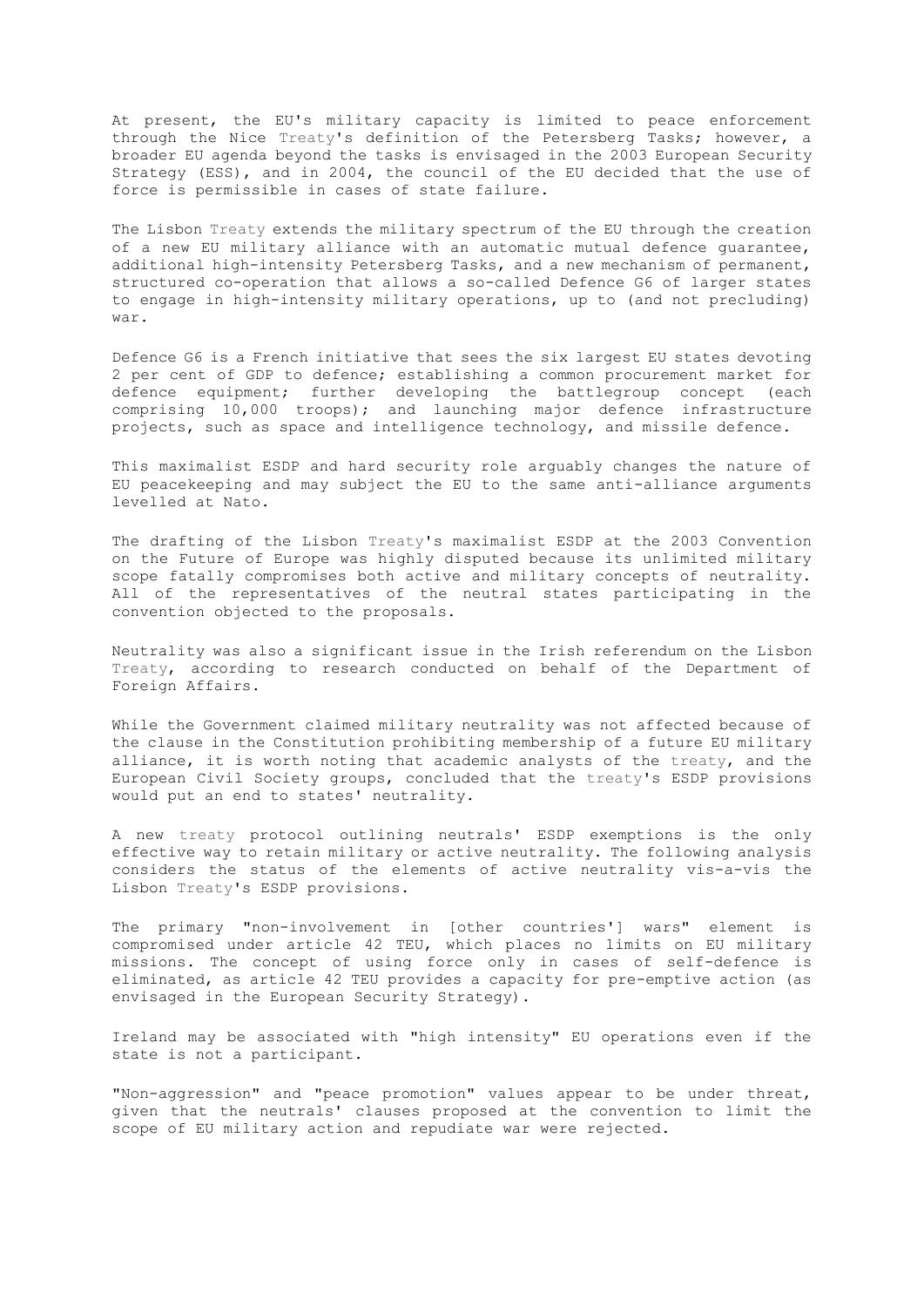The primacy of the UN and its peacekeeping is eliminated under article 42(1) TEU, as EU missions do not require a UN mandate. The neutrals' proposals for EU missions to require a UN mandate were rejected.

The inter-related neutrality characteristics of "impartiality", "anti-bigpower politics" and independent decision-making amid big-power pressure are compromised under articles 4(3) TEU and 44 TEU that lift the ban on enhanced co-operation in the field of European Security and Defence Policy.

Article 42(6) TEU provides for permanent, structured co-operation in defence matters, and designates larger states to execute the "most demanding" military acts. Neutral state representatives argued that large state missions going ahead in the name of the EU in the face of objections from smaller states will have little credibility, as they would clearly show that there is no genuine common foreign policy.

These provisions, combined with article 31 TEU/235 TFEU on Constructive Abstention, make unanimity as a decision-making rule a non sequitur, while articles 236 TFEU, 24 TEU and 32 TEU, also objected to by neutral states' representatives, eliminate abstaining states' independence in action.

The "anti-militarism" value is affected by article 42(3) TEU which commits member states to increased military spending and a common arms policy within the article 45 TEU-supported European Defence Agency.

Finally, the military neutrality concept of non-membership of a military alliance is eliminated under the article 42(7) TEU mutual defence clause that effectively constitutes a new EU military alliance, and the article 188R solidarity clause.

Neutral states' representatives tried at first to eliminate these alliances, and thereafter, to make these clauses non-binding, but ultimately failed in both endeavours. The clause stating that the mutual defence guarantee will "not prejudice the specific character of the security and defence policy of certain Member States" is so vague as to be devoid of any legal effect; optout protocols are the only way to avoid these obligations.

The conditions under which Ireland would join the EC common defence, as laid out by politicians in Dáil Éireann over the years – i.e. once the EC had evolved into "a genuine federation or confederation, with a common foreign policy" (Garret FitzGerald, May 11th, 1982), or once there was "co-decision of the European Parliament with the Council" to exercise adequate democratic controls over ESDP (Proinsias De Rossa, November 29th, 1991) - have not been met.

While ESDP structures and capabilities are sketched in the Lisbon Treaty, the circumstances under which they will be used and against whom would be decided in the future by the European Council; in the absence of any democratic controls, ESDP is a leap too far into the unknown for many voters. Compared with the neutral traditions of Ireland, Austria, Sweden and Finland that go back decades or centuries, and are part of people's national identities, ESDP is a very recent policy conceived by a handful of elites in the absence of a European identity that is seen as necessary for its acceptance, legitimacy and success.

Henry Kissinger once observed: "No foreign policy - no matter how ingenious - has any chance of success if it is born in the minds of a few and carried in the hearts of none."